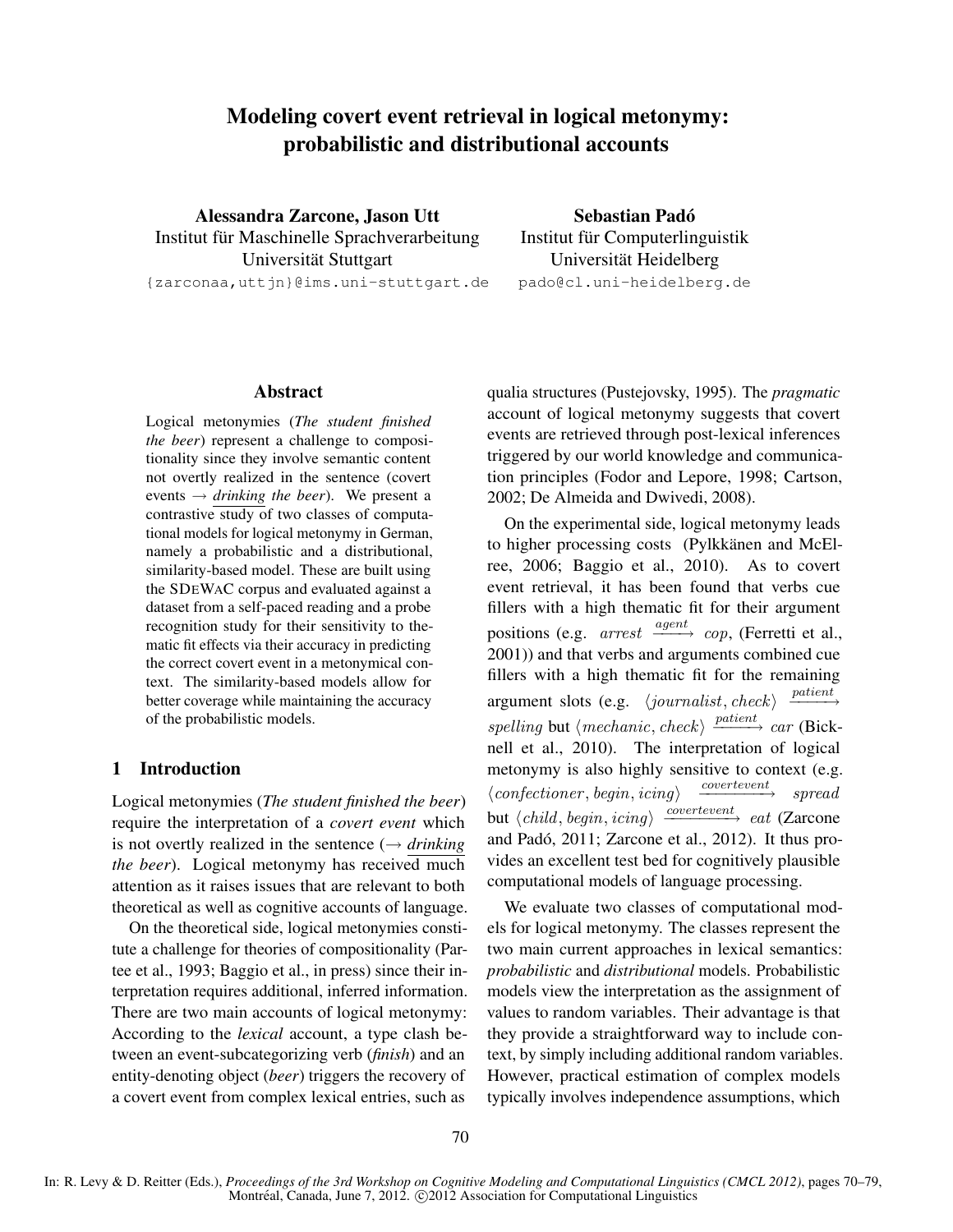may or may not be appropriate, and such models only take first-order co-occurrence into account<sup>1</sup>. In contrast, distributional models represent linguistic entities as co-occurrence vectors and phrase interpretation as a vector similarity maximization problem. Distributional models typically do not require any independence assumptions, and include second-order co-occurrences. At the same time, how to integrate context into the vector computation is essentially an open research question (Mitchell and Lapata, 2010).

In this paper, we provide the first (to our knowledge) distributional model of logical metonymy by extending the context update of Lenci's ECU model (Lenci, 2011). We compare this model to a previous probabilistic approach (Lapata and Lascarides, 2003a; Lapata et al., 2003b). In contrast to most experimental studies on logical metonymy, which deal with English data (with the exception of Lapata et al. (2003b)), we focus on German. We estimate our models on a large web corpus and evaluate them on a psycholinguistic dataset (Zarcone and Padó, 2011; Zarcone et al., 2012). The task we use to evaluate our models is to distinguish covert events with a high typicality / thematic fit (e.g. *The student finished the beer*  $\longrightarrow$  *drinking*) from low typicality / thematic fit covert events  $(\longrightarrow \text{brewing}).$ 

#### 2 Probabilistic models of logical metonymy

Lapata et al. (2003b; 2003a) model the interpretation of a logical metonymy (e.g. *The student finished the beer*) as the joint distribution  $P(s, v, o, e)$  of the variables s (the subject, e.g. *student*), v (the metonymic verb, e.g. *finish*), o (the object, e.g. *beer*), e (the covert event, *drinking*).

This model requires independence assumptions for estimation. We present two models with different independence assumptions.

#### **2.1** The  $SOV_p$  model

Lapata et al. develop a model which we will refer to as the  $SOV_p \ model$ <sup>2</sup>. It assumes a generative process which first generates the covert event  $e$  and then generates all other variables based on the choice of e:

$$
P(s, v, o, e) \approx P(e) P(o|e) P(v|e) P(s|e)
$$

They predict that the selected covert event  $\hat{e}$  for a given context is the event which maximizes  $P(s, v, o, e)$ :

$$
\hat{e} = \arg\max_{e} P(e) P(o|e) P(v|e) P(s|e)
$$

These distributions are estimated as follows:

$$
\hat{P}(e) = \frac{f(e)}{N}, \quad \hat{P}(o|e) = \frac{f(e \stackrel{o}{\leftarrow} o)}{f(e \stackrel{o}{\leftarrow} \cdot)},
$$

$$
\hat{P}(v|e) = \frac{f(v \stackrel{c}{\leftarrow} e)}{f(\cdot \stackrel{c}{\leftarrow} e)}, \quad \hat{P}(s|e) = \frac{f(e \stackrel{s}{\leftarrow} s)}{f(e \stackrel{s}{\leftarrow} \cdot)},
$$

where  $N$  is the number of occurrences of full verbs in the corpus;  $f(e)$  is the frequency of the verb  $e$ ;  $f(e \stackrel{o}{\leftarrow} \cdot)$  and  $f(e \stackrel{s}{\leftarrow} \cdot)$  are the frequencies of e with a direct object and subject, respectively; and  $f(e \stackrel{c}{\leftarrow} \cdot)$  is number of times *e* is the complement of another full verb.

#### **2.2** The  $SO_p$  model

In Lapata et al.'s covert event model,  $v$ , the metonymic verb, was used to prime different choices of e for the same object (*begin book*−→ writing; *enjoy book* → reading). In our dataset (Sec. 4), we keep  $v$  constant and consider  $e$  only as a function of s and o. Thus, the second model we consider is the  $SO_p$  *model* which does not consider v:

$$
P(s, v, o, e) \approx P(s, o, e) \approx P(e) P(o|e) P(s|e)
$$

Again, the preferred interpretation  $\hat{e}$  is the one that maximizes  $P(s, v, o, e)$ :

$$
\hat{e} = \arg\max_{e} P(e) P(o|e) P(s|e)
$$

<sup>&</sup>lt;sup>1</sup>This statement refers to the simple probabilistic models we consider, which are estimated directly from corpus co-occurrence frequencies. The situation is different for more complex probabilistic models, for example generative models that introduce latent variables, which can amount to clustering based on higherorder co-occurrences, as in, e.g., Prescher et al. (2000).

 $2$ In Lapata et al. (2003b; 2003a), this model is called the *simplified* model to distinguish it from a *full* model. Since the full model performs worse, we do not include it into consideration and use a more neutral name for the simplified model.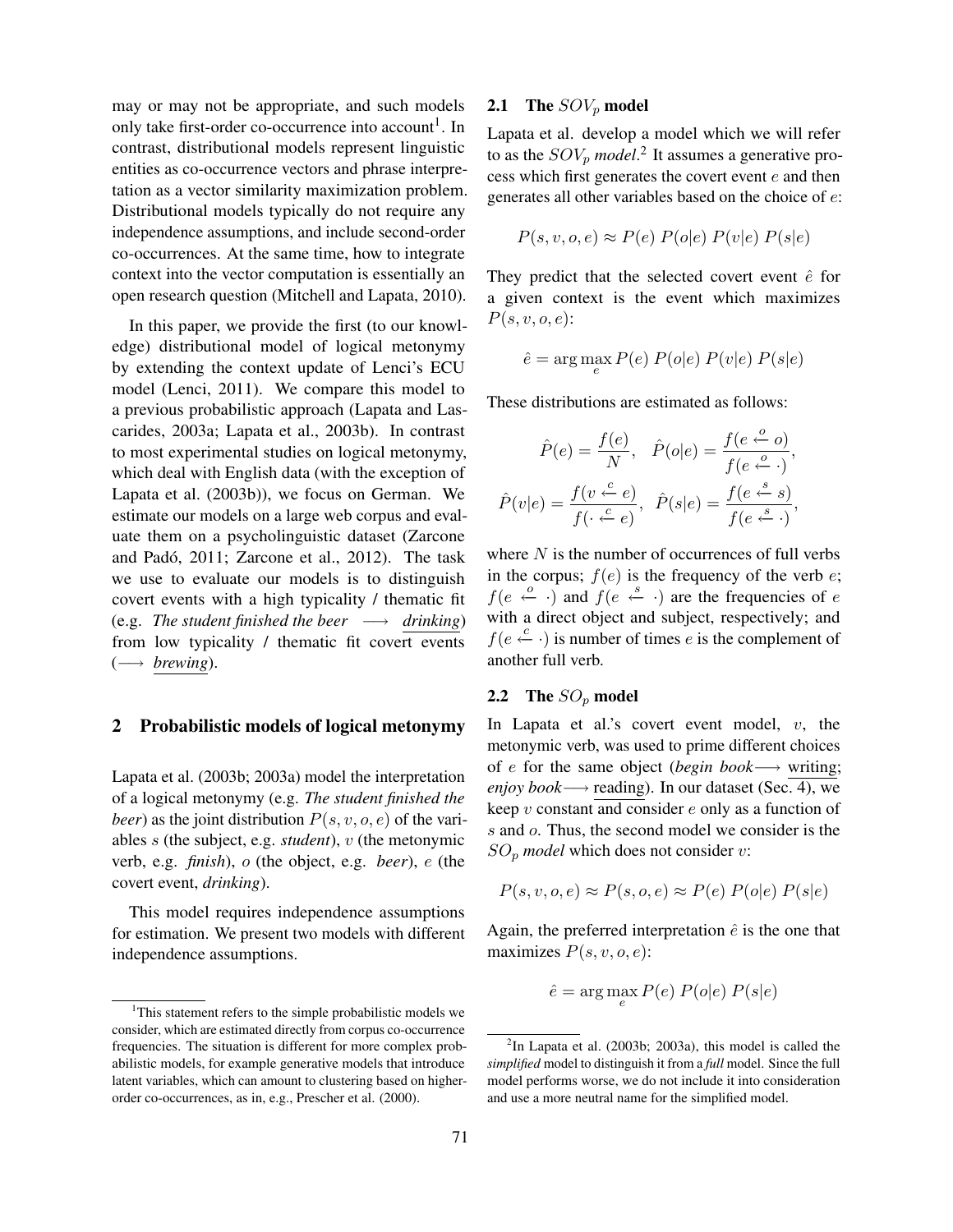## 3 Similarity-based models

# 3.1 Distributional semantics

Distributional or vector space semantics (Turney and Pantel, 2010) is a framework for representing word meaning. It builds on the Distributional Hypothesis (Harris, 1954; Miller and Charles, 1991) which states that words occurring in similar contexts are semantically similar. In distributional models, the meaning of a word is represented as a vector whose dimensions represent features of its linguistic context. These features can be chosen in different ways; popular choices are simple words (Schütze, 1992) or lexicalized dependency relations (Lin, 1998; Padó and Lapata, 2007). Semantic similarity can then be approximated by vector similarity using a wide range of similarity metrics (Lee, 1999).

# 3.1.1 Distributional Memory

A recent multi-purpose framework in distributional semantics is Distributional Memory (DM, Baroni and Lenci (2010)). DM does not immediately construct vectors for words. Instead, it extracts a three-dimensional tensor of weighted *wordlink-word* tuples each of which is mapped onto a score by a function  $\sigma: \langle w_1 \, l \, w_2 \rangle \to \mathbb{R}^+$ . For example,  $\langle$ *pencil obj use* $\rangle$  has a higher weight than  $\langle element \, obj \, use \rangle$ . The set of links can be defined in different ways, yielding various DM instances. Baroni and Lenci present DepDM (mainly syntactic links such as  $subj\_tr$ ), LexDM (strongly lexicalized links, e.g., *such* as), or TypeDM (syntactic and lexicalized links). $3$ 

The benefit of the tensor-based representation is that it is general, being applicable to many tasks. Once a task is selected, a dedicated semantic space for this task can be generated efficiently from the tensor. For example, the *word by link-word* space  $(W_1 \times LW_2)$  contains vectors for the words  $w_1$ whose dimensions are labeled with  $\langle l, w_2 \rangle$  pairs. The *word-word by link* space  $(W_1W_2 \times L)$  contains cooccurrence vectors for word pairs  $\langle w_1, w_2 \rangle$  whose dimensions are labeled with l.

# 3.2 Compositional Distributional Semantics

Probabilistic models can account for compositionality by estimating conditional probabilities. Compositionality is less straightforward in a similaritybased distributional model, because similarity-based distributional models traditionally model meaning at word level. Nevertheless, the last years have seen a wave of distributional models which make progress at building compositional representations of higher-level structures such as noun-adjective or verb-argument combinations (Mitchell and Lapata, 2010; Guevara, 2011; Reddy et al., 2011).

## 3.2.1 Expectation Composition and Update

Lenci (2011) presents a model to predict the degree of thematic fit for verb-argument combinations: the Expectation Composition and Update (ECU) model. More specifically, the goal of ECU is explain how the choice of a specific subject for a given verb impacts the semantic expectation for possible objects. For example, the verb *draw* alone might have fair, but not very high, expectations for the two possible objects *landscape* and *card*. When it is combined with the subject *painter*, the resulting phrase *painter draw* the expectation for the object *landscape* should increase, while it should drop for *card*.

The idea behind ECU is to first compute the verb's own expectations for the object from a TypeDM  $W_1 \times LW_2$  matrix and then update it with the subject's expectations for the object, as mediated by the TypeDM *verb* link type.<sup>4</sup> More formally, the verb's expectations for the object are defined as

$$
EX_V(v) = \lambda o. \sigma(\langle v \text{ obj}^{-1} \text{ o} \rangle)
$$

The subject's expectations for the object are

$$
EX_S(s) = \lambda o. \sigma(\langle s \text{ verb } o \rangle)
$$

And the updated expectation is

$$
EX_{SV}(s,v) = \lambda o. \, EX_V(v)(o) \circ EX_S(s)(o)
$$

where  $\circ$  is a composition operation which Lenci instantiates as sum and product, following common practice in compositional distributional semantics (Mitchell and Lapata, 2010). The product composition approximates a conjunction, promoting objects that are strongly preferred by both verb and subject. It is, however, also prone to sparsity problems as well

 $3l^{-1}$  is used to denote the inverse link of l (i.e., exchanging the positions of  $w_1$  and  $w_2$ ).

<sup>&</sup>lt;sup>4</sup>In DM, *verb* directly connects the subject and the object of transitive verb instances, e.g (*marine verb gun*).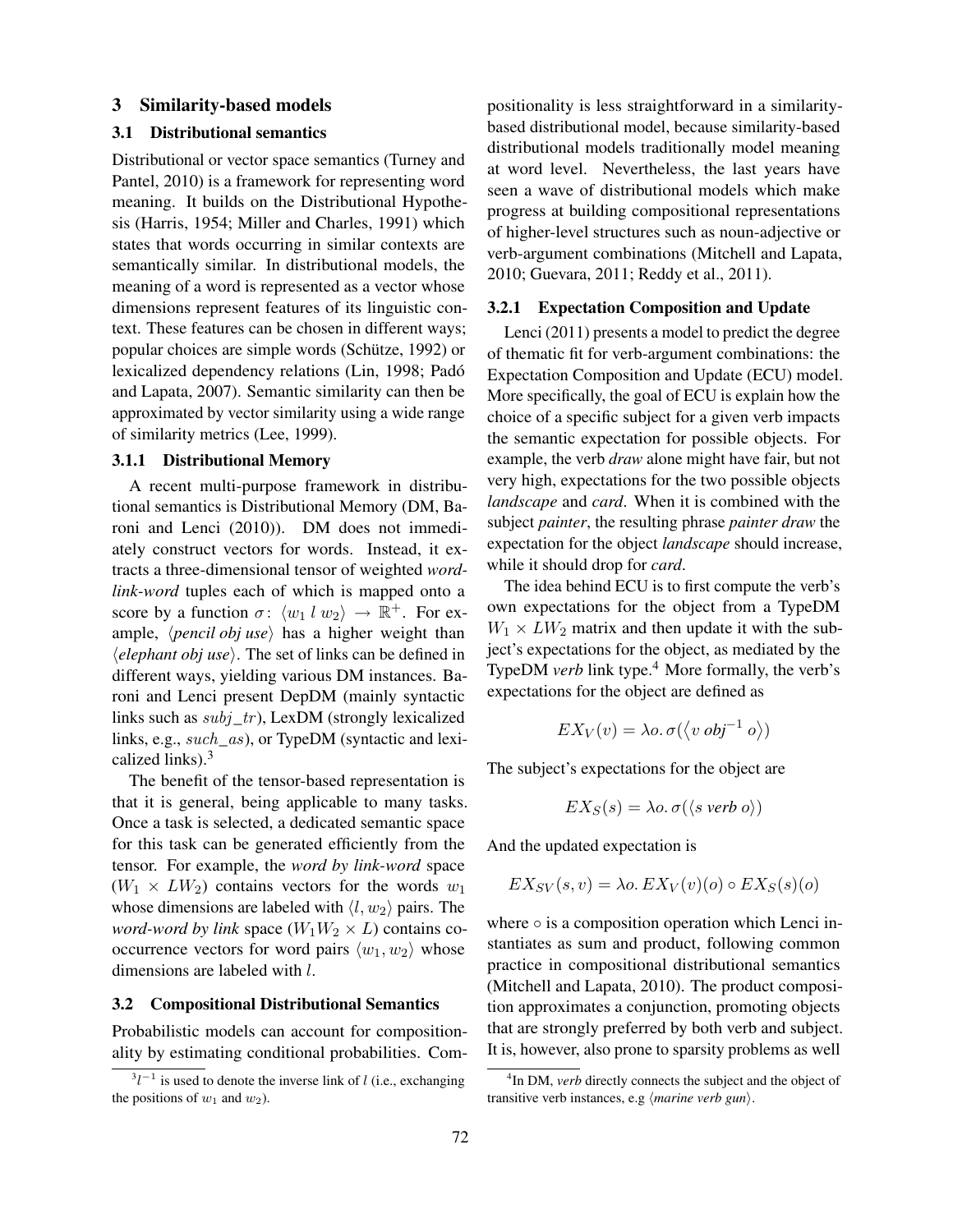shortcomings of the scoring function  $\sigma$ . The sum composition is more akin to a disjunction where it suffices that an object is strongly preferred by either the verb or the subject.

It would be possible to use these scores as direct estimates of expectations, however, since  $EX_{SV}$  contains three lexical variables, sparsity is a major issue. ECU thus introduces a distributional generalization step. It only uses the updated expectations to identify the 20 most expected nouns for the object position. It then determines the prototype of the updated expectations as the centroid of their  $W_1 \times LW_2$  vectors. Now, the thematic fit for any noun can be computed as the similarity of its vector to the prototype.

Lenci evaluates ECU against a dataset from Bicknell et al. (2010), where objects (e.g. *spelling*) are matched with a high-typicality subject-verb combinations (e.g. *\iournalist, check* $\rangle$  - high thematic fit) and with a low-typicality subject-verb combination (e.g.  $\langle$ *mechanic, check* $\rangle$  - low thematic fit). ECU is in fact able to correctly distinguish between the two contexts differing in thematic fit with the object.

## 3.3 Cognitive relevance

Similarity-based models build upon the Distributional Hypothesis, which, in its strong version, is a cognitive hypothesis about the form of semantic representations (Lenci, 2008): the distributional behavior of a word reflects its semantic behavior but is also a direct correlate of its semantic content at the cognitive level. Also, similarity-based models are highly compatible with known features of human cognition, such as graded category membership (Rosch, 1975) or multiple sense activation (Erk, 2010). Their cognitive relevance for language has been supported by studies of child lexical development (Li et al., 2004), category-related deficits (Vigliocco et al., 2004), selectional preferences (Erk, 2007), event types (Zarcone and Lenci, 2008) and more (see Landauer et al. (2007) and Baroni and Lenci (2010) for a review).

#### 3.4 Modeling Logical Metonymy with ECU

#### 3.4.1 Logical Metonymy as Thematic Fit

The hypothesis that we follow in this paper is that the ECU model can also be used, with modifications, to predict the interpretation of logical metonymy. The underlying assumption is that the interpretation

of logical metonymy is essentially the recovery of a covert event with a maximal thematic fit (hightypicality) and can thus make use of ECU's mechanisms to treat verb-argument composition. Strong evidence for this assumption has been found in psycholinguistic studies, which have established that thematic fit dynamically affects processing, with online updates of expectations for typical fillers during the incremental processing of linguistic input (see McRae and Matsuki (2009) for a review). Thus, we can hope to transfer the benefits of similarity-based models (notably, high coverage) to the interpretation of logical metonymy.

# 3.4.2 Extending ECU

The ECU model nevertheless requires some modifications to be applicable to logical metonymy. Both the entity of interest and the knowledge sources change. The entity of interest used to be the object of the sentence; now it is the covert event, which we will denote with e. As for knowledge sources, there are three sources in logical metonymy. These are (a), the subject (compare *the author began the beer* and *the reader began the book*)); (b), the object *the reader began the book* vs. *the reader began the sandwich*); and (c), the metonymic verb (compare *Peter began the report* vs. *Peter enjoyed the report*).

The basic equations of ECU can be applied to this new scenario as follows. We first formulate three basic equations that express the expectations of the covert event given the subject, object, and metonymic verb individually. They are all derived from direct dependency relations in the DM tensor (e.g., the novel metonymic verb–covert event relation from the verbal complement relation):

$$
EX_S(s) = \lambda e. \sigma(\langle s \text{ subj } e \rangle)
$$
  
\n
$$
EX_O(o) = \lambda e. \sigma(\langle o \text{ obj } e \rangle)
$$
  
\n
$$
EX_V(v) = \lambda e. \sigma(\langle v \text{ comp}^{-1} e \rangle)
$$

To combine (or update) these basic expectations into a final expectation, we propose two variants:

ECU SOV In this model, we compose all three expectations:

$$
EX_{SOV}(s, v, o) = \lambda e. EX_{S}(s)(e) \circ
$$

$$
EX_{O}(o)(e) \circ EX_{V}(v)(e)
$$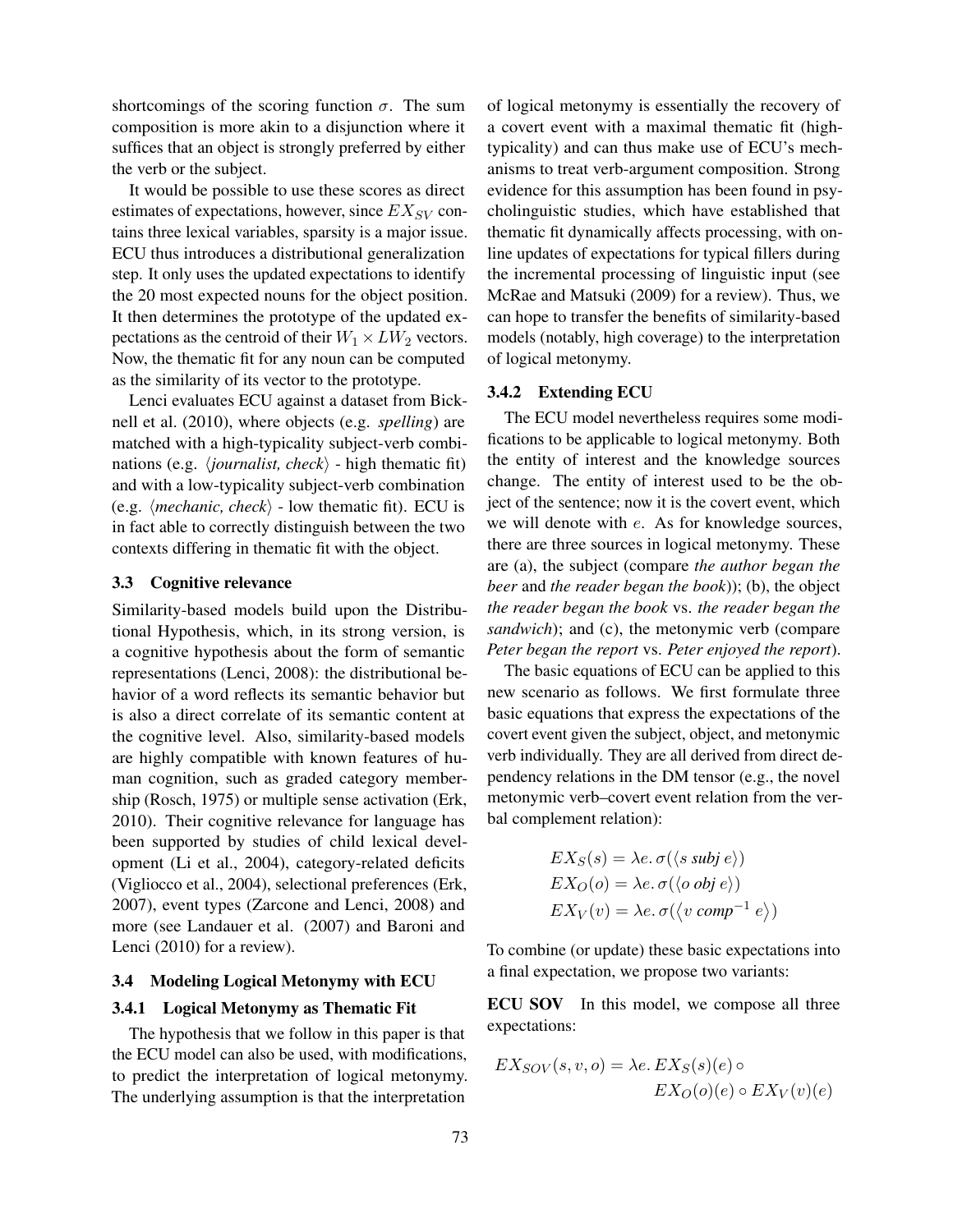|                                                                   | CE.                        |                            |  |
|-------------------------------------------------------------------|----------------------------|----------------------------|--|
|                                                                   | high thematic fit.         | low thematic fit           |  |
| Der Konditor begann, die Glasur<br>started the icing<br>The baker | aufzutragen.<br>to spread. | zu essen.<br>to eat.       |  |
| Das Kind begann, die Glasur<br>The child started the icing        | zu essen.<br>to eat.       | aufzutragen.<br>to spread. |  |

Table 1: Example materials for the self-paced reading and probe recognition studies

We will refer to this model as  $SOV_{\Sigma}$  when the composition function is sum, and as the  $SOV_{\Pi}$  model when the composition function is product.

ECU SO Analogous to the SO probabilistic model, this model abstracts away from the metonymic verb. We assume most information about an event to be determined by the subject and object:

$$
EX_{SO}(n, n') = \lambda e. \, EX_{S}(n)(e) \circ EX_{O}(n')(e)
$$

After the update, the prototype computation proceeds as defined in the original ECU.

We will refer to this model as  $SO_{\Sigma}$  when the composition function is sum, and as the  $SO_{\Pi}$  model when the composition function is product.

# 4 Experimental Setup

We evaluate the probabilistic models (Sec. 2) and the similarity-based models (Sec. 3) on a dataset constructed from two German psycholinguistic studies on logical metonymy. One study used self-paced reading and the second one probe recognition.

Dataset The dataset we use is composed of 96 sentences. There are 24 sets of four  $\langle s, v, o, e \rangle$  tuples, where  $s$  is the object,  $v$  the metonymic verb,  $o$  the object and  $e$  the covert event. The materials are illustrated in Table 1. As can be seen, all tuples within a set share the same metonymic verb and the same object. Each of the two subject  $e$  is matched once with a high-typicality covert event and once with a low-typicality covert event. This results in 2 hightypicality tuples and 2 low-typicality tuples in each set. Typical events (e) were elicited by 20 participants given the corresponding object  $o$ , subjects were elicited by 10 participants as the prototypical agents subjects for each  $e$ ,  $o$  combination.

The experiments yielded a main effect of typicality on self-paced reading times (Zarcone and Padó, 2011) and on probe recognition latencies (Zarcone et al., 2012): typical events involved in logical metonymy interpretation are read faster and take longer to be rejected as probe words after sentences which evoke them. The effect is seen early on (after the patient position in the self-paced reading and at short ISI for the probe recognition), suggesting that knowledge of typical events is quickly integrated in processing and that participants access a broader pool of knowledge than what has traditionally been argued to be in the lexical entries of nouns (Pustejovsky, 1995). The finding is in agreement with results of psycholinguistic studies which challenge the very distinction between world knowledge and linguistic knowledge (Hagoort et al., 2004; McRae and Matsuki, 2009).

DM for German Since DM exists only for English, we constructed a German analog using the 884M word SDEWAC web corpus (Faaß et al., 2010) parsed with the MATE German dependency parser (Bohnet, 2010).

From this corpus, we extract 55M instances of simple syntactic relations (*subj\_tr, subj\_intr, obj, iobj, comp, nmod*) and 104M instances of lexicalized patterns such as *noun–prep–noun* e.g. *\Recht auf Auskunft*) (*\right to information*)), or *adj–noun-(of)noun* such as  $\langle$ *strittig Entscheidung Schiedsrichter* $\rangle$ (*(contested decision referee)*). These lexicalized patterns make our model roughly similar to the English TypeDM model (Sec. 3.1.1).

As for  $\sigma$ , we used local mutual information (LMI) as proposed by Baroni and Lenci (2010). The LMI of a triple is defined as  $O_{w_1 l w_2} \log(O_{w_1 l w_2}/E_{w_1 l w_2}),$ where  $O_{w_1/w_2}$  is the observed co-occurrence frequency of the triple and  $E_{w_1 l w_2}$  its expected cooccurrence frequency (under the assumption of independence). Like standard MI, LMI measures the informativity or surprisal of a co-occurrence, but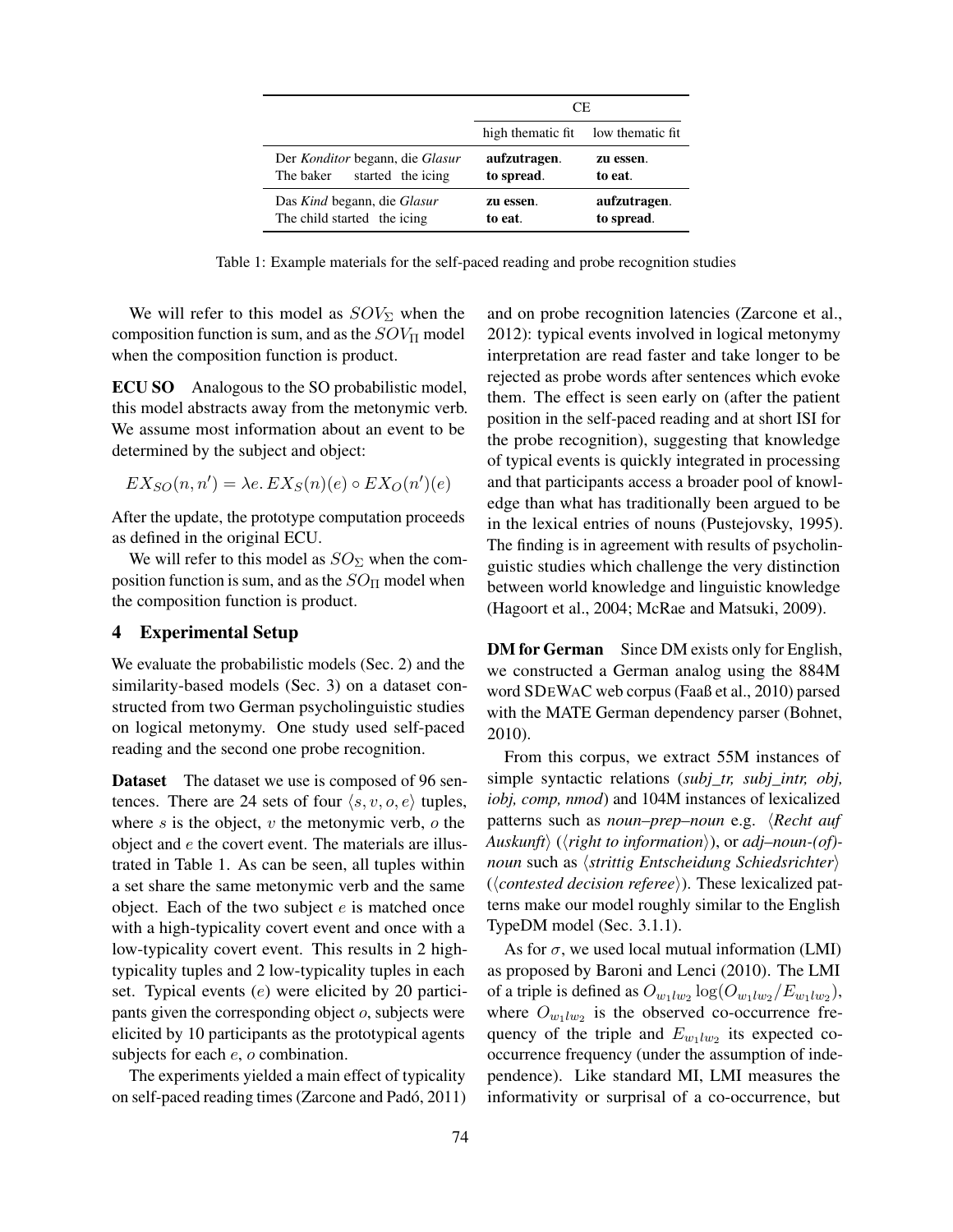weighs it by the observed frequency to avoid the overestimation for low-probability events.

## 4.1 Task

We evaluate the models using a binary selection task, similar to Lenci (2011). Given a triple  $\langle s, v, o \rangle$ and a pair of covert events  $e, e'$  (cf. rows in Tab. 1), the task is to pick the high-typicality covert event for the given triple: *(Chauffeur, vermeiden,*  $\langle Auto \rangle \rightarrow \langle father \rangle / \langlepartial (Ariver, avoid, car \rangle \rightarrow \langle A \rangle$ *drive*/*repair*). Since our dataset consists of 96 sentences, we have 48 such contexts.

With the probabilistic models, we compare the probabilities  $P(s, v, o, e)$  and  $P(s, v, o, e')$  (ignoring  $v$  in the SO model). Analogously, for the similaritybased models, we compute the similarities of the vectors for  $e$  and  $e'$  to the prototype vectors for the expectations  $EX_{SOV}(s, v, o)$  and predict the one with higher similarity. For the simplified ECU SO model, we use  $EX_{SO}(s, o)$  as the point of comparison.

# 4.2 Baseline

Following the baseline choice in Lapata et al. (2003b), we evaluated the probabilistic models against a baseline  $(B_n)$  which, given a  $\langle s, v, o \rangle$ triplet (e.g. *(Chauffeur, vermeiden, Auto*)), scores a "hit" if the  $\hat{P}(e|o)$  for the high-typicality e is higher than the  $\hat{P}(e|o)$  for the low-typicality e. The similarity-based models were evaluated against a baseline  $(B_s)$  which, given an  $\langle s, v, o \rangle$  triplet (e.g. h*Chauffeur, vermeiden, Auto*i), makes a correct prediction if the prototypical event vector for  $o$  has a higher thematic fit (i.e. similarity) with the hightypicality e than with the low-typicality e.

Since our dataset is counterbalanced – that is, each covert event appears once as the high-typicality event for a given object (with a congruent subject) and once as the low-typicality event – the baseline predicts the correct covert event in exactly 50% of the cases. Note, however, that this is not a *random* baseline: the choice of the covert event is made deterministically on the basis of the input parameters.

#### 4.3 Evaluation measures

We evaluate the output of the model with the standard measures coverage and accuracy. *Coverage* is defined as the percentage of datapoints for which a model can make a prediction. Lack of coverage arises primarily from sparsity, that is, zero counts for co-occurrences that are necessary in the estimation of a model. *Accuracy* is computed on the covered contexts only, as the ratio of correct predictions to the number of predictions of the model. This allows us to judge the quality of the model's predictions independent of its coverage.

We also consider a measure that combines coverage and accuracy, *Backoff Accuracy*, defined as:  $coverage \times accuracy + ((1-coverage) \times 0.5)$ . Backoff Accuracy emulates a backoff procedure: the model's predictions are adopted where they are available; for the remaining datapoints, it assumes baseline performance (in the current setup, 50%). The Backoff Accuracy of low-coverage models tends to degrade towards baseline performance.

We determine the significance of differences between models with a  $\chi^2$  test, applied to a 2×2 contingency matrix containing the number of correct and incorrect answers. Datapoints outside a model's coverage count half for each category, which corresponds exactly to the definition of Backoff Accuracy.

# 5 Results

The results are shown in Table 2. Looking at the probabilistic models, we find  $SO_p$  yields better coverage and better accuracy than  $SOV_p$  (Lapata's *simplified model*). It is worth noting the large difference in coverage, namely .75 as opposed to .44: The  $SOV_p$  model is unable to make a prediction for more than half of all contexts. This is due to the fact that many  $\langle o, v \rangle$  combinations are unattested in the corpus. Even on those contexts for which the probabilistic  $SOV_p$  model can make a prediction, it is less reliable than the more general  $SO_p$  model (0.62 versus 0.75 accuracy). This indicates that, at least on our dataset, the metonymic verb does not systematically help to predict the covert event; it rather harms performance by introducing noisy estimates. As the lower half of the Table shows, the  $SOV_p$  model does not significantly outperform any other model (including both baselines  $B_p$  and  $B_s$ ).

The distributional models do not have such coverage issues. The main problematic combination for the similarity model is  $\langle \text{Pizzabote} \text{hassen Pizza} \rangle$  (i.e.  $\langle \text{Pizza delivery man hate pizza} \rangle$ ) which is paired with the covert events *liefern (deliver)* and *backen (bake)*. The computation of ECU predictions for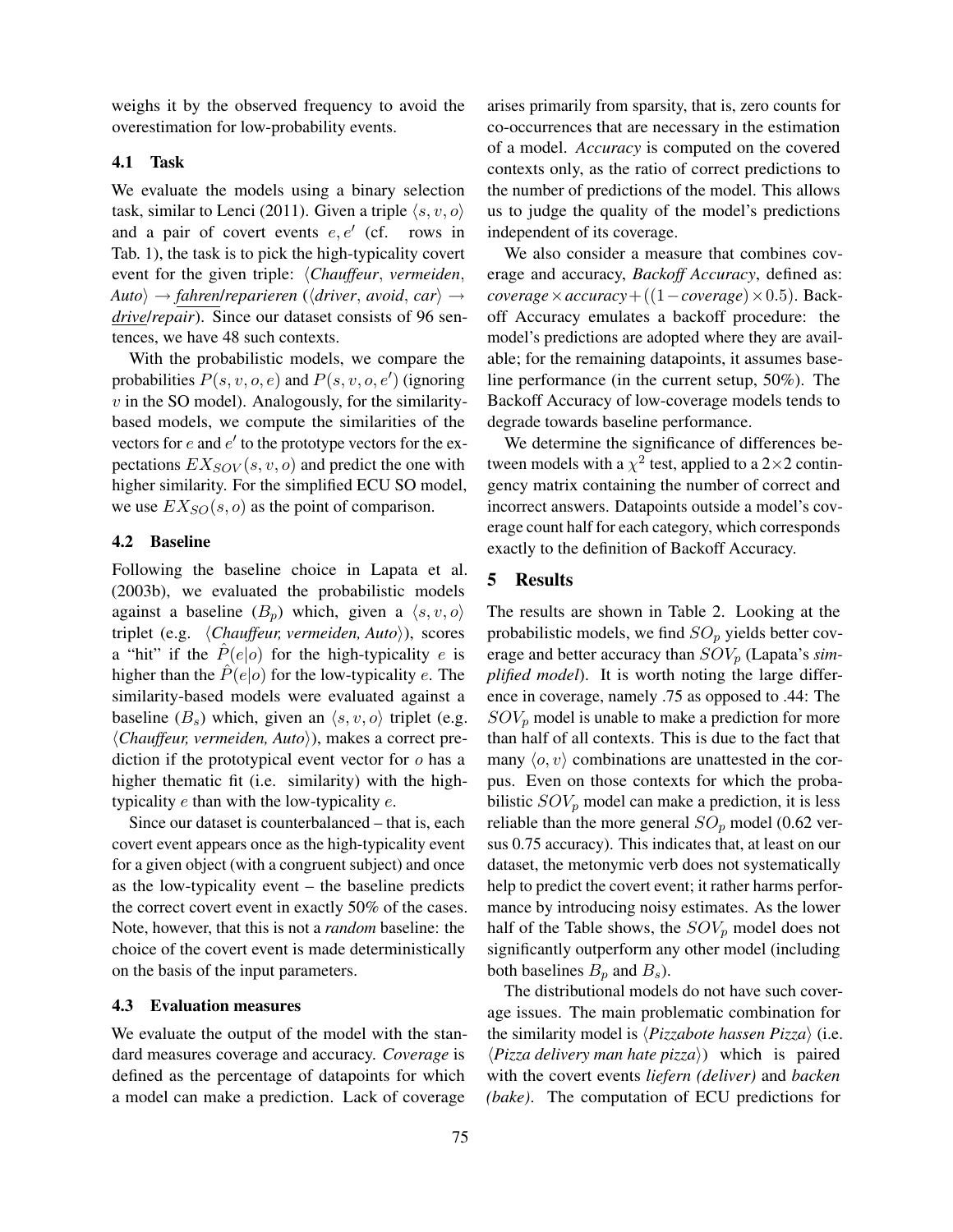|  |                      |                         | Probabilistic Models |         |                         |       | Similarity-based Models |                |               |             |               |               |                     |  |
|--|----------------------|-------------------------|----------------------|---------|-------------------------|-------|-------------------------|----------------|---------------|-------------|---------------|---------------|---------------------|--|
|  |                      |                         | $B_p$                | $SOV_n$ | $SO_n$                  |       | $B_s$                   | $SOV_{\Sigma}$ |               | $SOV_{\Pi}$ |               | $SO_{\Sigma}$ | $SO_{\overline{n}}$ |  |
|  |                      | Accuracy                | 0.50                 | 0.62    | 0.75                    |       | 0.50                    | 0.68           |               | 0.56        |               | 0.68          | 0.70                |  |
|  |                      | Coverage                | 1.00                 | 0.44    | 0.75                    |       | 1.00                    | 0.98           |               | 0.94        |               | 0.98          | 0.98                |  |
|  |                      | <b>Backoff Accuracy</b> | 0.50                 | 0.55    | 0.69                    |       | 0.50                    | 0.68           |               | 0.56        |               | 0.68          | 0.70                |  |
|  |                      |                         |                      |         |                         |       |                         |                |               |             |               |               |                     |  |
|  | Probabilistic Models |                         |                      |         | Similarity-based Models |       |                         |                |               |             |               |               |                     |  |
|  |                      |                         | $B_p$                | $SOV_n$ | $SO_p$                  | $B_s$ |                         | $SOV_{\Sigma}$ | $SOV_{\Pi}$   |             | $SO_{\Sigma}$ |               | $SO_{\Pi}$          |  |
|  |                      | $B_p$                   |                      |         |                         |       |                         |                |               |             |               |               |                     |  |
|  |                      | $SOV_p$                 |                      |         |                         |       |                         |                |               |             |               |               |                     |  |
|  | Prob.                | $SO_p$                  | *                    |         |                         |       |                         |                |               |             |               |               |                     |  |
|  |                      | $B_s$                   |                      |         | ∗                       |       |                         |                |               |             |               |               |                     |  |
|  |                      | $SOV_{\Sigma}$          | ∗                    |         |                         | ∗     |                         |                |               |             |               |               |                     |  |
|  |                      | $SOV_{\Pi}$             |                      |         |                         |       |                         |                |               |             |               |               |                     |  |
|  | Similarity           | $SO_{\Sigma}$           | $\ast$               |         |                         | ∗     |                         |                |               |             |               |               |                     |  |
|  |                      | $SO_{\rm TI}$           | $**$                 | *1      |                         | $**$  |                         |                | $*^{\dagger}$ |             |               |               |                     |  |

Table 2: Results (above) and significance levels for difference in backoff accuracy determined by  $\chi^2$ -test (below) for all probabilistic and similarity-based models (\*\*: p<0.01, \*: p ≤0.05, -: p >0.05). For  $*^{\dagger}$  ( $SO_{\Pi} - SOV_p$  and  $SO_{\Pi} - SOV_{\Pi}$ ) p was just above 0.05 (p=0.053).

this combination requires corpus transitive corpus constructions for *Pizzabote*, in the corpus it is only attested once as the subject of the intransitive verb *kommen* (*come*).

Among distributional models, the difference between SO and SOV is not as clear-cut as on the probabilistic side. We observe an interaction with the composition operation. Sum is less sensitive to complexity of updating: for sum models, the inclusion of the metonymic verb ( $SOV_\Sigma$  vs.  $SOV_\Pi$ ) does not make any difference. On the side of the product models, there is a major difference similar to the one for the probabilistic models:  $SOV_{\Pi}$  is the worst model at near-baseline performance, and  $SO_{\Pi}$  is the best one. This supports our interpretation from above that the metonymic model introduces noisy expectations which, in the product model, have the potential of disrupting the update process.

Comparing the best models from the probabilistic and similarity-based classes ( $SO_p$  and  $SO_{II}$ ), we find that both significantly outperform the baselines. This shows that the subject contributes to the models with a significant improvement over the baseline models, which are only informed by the object. Their backoff accuracies do not significantly differ from one another, which is not surprising given the small size

of our dataset, however, the similarity-based model outperforms the probabilistic model by 1% Backoff Accuracy. The two models have substantially different profiles: the accuracy of the probabilistic model is 5% higher  $(0.70 \text{ vs. } 0.75)$ ; at the same time, its coverage is much lower. It covers only 75% of the contexts, while the distributional model  $SO_{\Pi}$  covers all but one (98%).

# 6 Discussion

object of both.

As mentioned above, the main issue with the probabilistic models is coverage. This is due to the reliance of these models on first-order co-occurrence.

For example, probabilistic models cannot assign a probability to any of the triples h*Dieb/Juwelier schmuggeln/schleifen Diamant*i  $(\langle \textit{thief/jeweler smuggle/cut diamond} \rangle)$ , since the subjects do not occur with either of the verbs in corpus, even though *Diamant* does occur as the

In contrast, the similarity-based models are able to compute expectations for these triples from secondorder co-occurrences by taking into account other verbs that co-occur with *Diamant*. The ECU model is not punished by the extra context, as both *Dieb* and *Diamant* are associated with the verbs: *stehlen* (steal),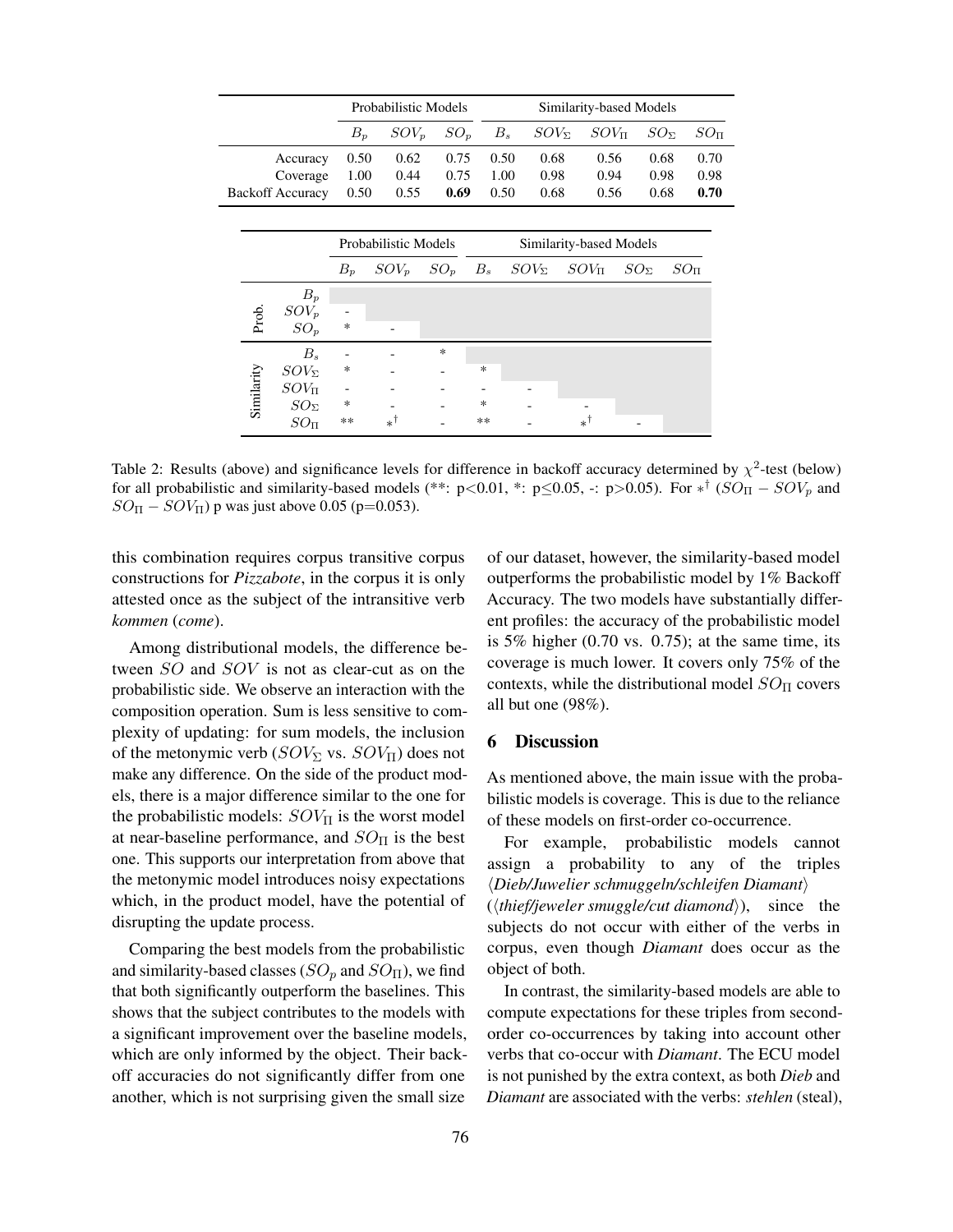| $EX_{SO}(\langle Chauffeur, Auto \rangle)$                                                                                                                                       |  | $EX_{SO}(\langle Mechaniker, Auto \rangle)$                                                         |                                                                                   |  |  |
|----------------------------------------------------------------------------------------------------------------------------------------------------------------------------------|--|-----------------------------------------------------------------------------------------------------|-----------------------------------------------------------------------------------|--|--|
| (drive)<br>fahren<br>parken<br>(park)<br>(left/leave)<br>lassen<br>geben<br>(give)<br>sehen<br>(see)<br><i>bringen</i><br>(bring)<br>(steer)<br>steuern<br>(keep/hold)<br>halten |  | bauen<br>lassen<br>besitzen<br>reparieren<br><i>brauchen</i><br>sehen<br><i>benutzen</i><br>stellen | (build)<br>(left/leave)<br>(own)<br>(repair)<br>(need)<br>(see)<br>(use)<br>(put) |  |  |

Table 3: Updated expectations in  $SO_{\Pi}$  for *Chauffeur* (*chauffeur*), *Mechaniker* (*mechanic*) and *Auto* (*car*).

*rauben* (thieve), *holen* (*get*), *entwenden* (*purloin*), *erbeuten* (*snatch*), *verkaufen* (*sell*), *nehmen* (*take*), *klauen* (*swipe*). We also note that these are typical events for a thief, which fits the intuition that *Dieb* is more predictive of the event than *Diamant*.

For both  $\langle Chauffeur Auto\rangle$  and  $\langle Mechaniker Auto\rangle$ the probabilistic model predicts *fahren* due to the high overall frequency of *fahren*. <sup>5</sup> The distributional model, however, takes the mutual information into account and is thus able to determine events that are more strongly associated with *Mechaniker* (e.g. *bauen, reparieren*, etc.) while at the same time discounting the uninformative verb *fahren*.

There are, however, items that all models have difficulty with. Three such cases are due to a frequency disparity between the high and low-typicality event. E.g. for *<i>Lehrerin Klausur benoten/schreiben*) (*\teacher exam grade/take*}), *schreiben* occurs much more frequently than *benoten*. In the case of h*Schüler Geschichte lernen/schreiben*i (h*student story learn/write*), none of the models or baselines correctly assigned *lernen*. The probabilistic models are influenced by the very frequent *Geschichte schreiben* which is part of an idiomatic expression (*to write history*). On the other hand, the distributional models judge the *story* and *history* sense of the word to have the most informative events, e.g. *erzählen* (*tell*), *lesen* (*read*), *hören* (*hear*), *erfinden* (*invent*), and *studieren* (*study*), *lehren* (*teach*).

The baselines were able to correctly choose *auspacken* (*unwrap*) over *einpacken* (*wrap*) for h*Geburtstagskind Geschenk*i (h*birthday-boy/girl*  $p$ *resent* $\rangle$ ) while the models were not. The probabilistic models lacked coverage and were not able to make a prediction. For the distributional models, while both *auspacken* and *verpacken* (*wrap*) are highly associated with *Geschenk*, the most strongly associated actions of *Geburtstagskind* are extraordinarily diverse, e.g.: *bekommen* (*receive*), *sagen* (*say*), *auffuttern* (*eat up*), *herumkommandieren* (*boss around*), *ausblasen* (*blow out*). Neither of the events of interest though were highly associated.

# 7 Future Work

We see a possible improvement in the choice of the number of fillers, with which we construct the prototype vectors. A smaller number might lead to less noisy prototypes.

It has been shown (Bergsma et al., 2010) that the meaning of the prefix verb can be accurately predicted using the stem's vector, when compositionality applies. We suspect covert events that are prefix verbs to suffer from sparser representations than the vectors of their stem. E.g., *absaugen* (*vacuum off*) is much less frequent than the semantically nearly identical *saugen* (*vacuum*). Thus, by leveraging the richer representation of the stem, our distributional models could more likely assign the correct event.

# 8 Conclusions

We have presented a contrastive study of two classes of computational models, probabilistic and distributional similarity-based ones, for the prediction of covert events for German logical metonymies.

We found that while both model classes models outperform baselines which only take into account information coming from the object, similarity-based models rival and even outperform probabilistic models. The reason is that probabilistic models have to rely on first-order co-occurrence information which suffers from sparsity issues even in large web corpora. This is particularly true for languages like German that have a complex morphology, which tends to aggravate sparsity (e.g., through compound nouns).

In contrast, similarity-based models can take advantage of higher-order co-occurrences. Provided that some care is taken to identify reasonable vector composition strategies, they can maintain the accuracy of probabilistic models while guaranteeing higher coverage.

<sup>5</sup>The combination *Mechaniker fahren* was seen once more often than *Mechaniker reparieren*.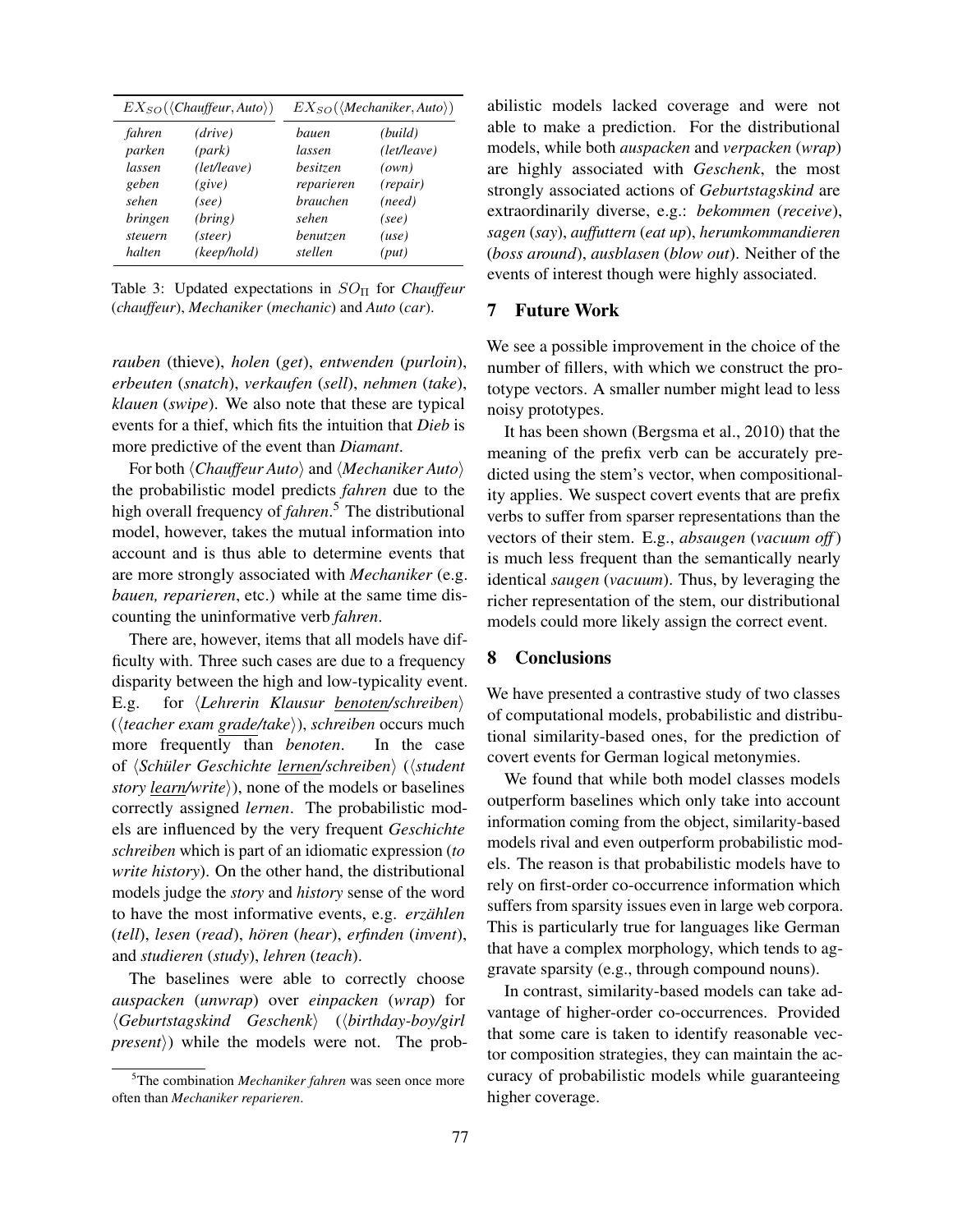# Acknowledgments

We would like to thank Alessandro Lenci, Siva Reddy and Sabine Schulte im Walde for useful feedback and discussion. The research for this paper has been funded by the German Research Foundation (Deutsche Forschungsgemeinschaft) as part of the SFB 732 "Incremental specification in context" / project D6 "Lexical-semantic factors in event interpretation" at the University of Stuttgart.

## References

- Giosuè Baggio, Travis Chroma, Michiel van Lambalgen, and Peter Hagoort. 2010. Coercion and compositionality. *Journal of Cognitive Neuroscience*, 22(9):2131– 2140.
- Giosuè Baggio, Michiel van Lambalgen, and Peter Hagoort. in press. The processing consequences of compositionality. In *The Oxford Handbook of Compositionality*. Oxford University Press.
- Marco Baroni and Alessandro Lenci. 2010. Distributional memory: A general framework for corpus-based semantics. *Computational Linguistics*, 36(4):1–49.
- Shane Bergsma, Aditya Bhargava, Hua He, and Grzegorz Kondrak. 2010. Predicting the semantic compositionality of prefix verbs. In *Proceedings of the 2010 Conference on Empirical Methods in Natural Language Processing*, pages 293–303, Cambridge, MA, October. Association for Computational Linguistics.
- Klinton Bicknell, Jeffrey L. Elman, Mary Hare, Ken McRae, and Marta Kutas. 2010. Effects of event knowledge in processing verbal arguments. *Journal of Memory and Language*, 63(4):489–505.
- Bernd Bohnet. 2010. Top accuracy and fast dependency parsing is not a contradiction. In *Proceedings of the 23rd International Conference on Computational Linguistics*, pages 89–97, Beijing, China.
- Robyn Cartson. 2002. *Thoughts and utterances*. Blackwell.
- Roberto G. De Almeida and Veena D. Dwivedi. 2008. Coercion without lexical decomposition: Type-shifting effects revisited. *Canadian Journal of Linguistics*, 53(2/3):301–326.
- Katrin Erk. 2007. A simple, similarity-based model for selectional preferences. In *Proceedings of ACL*, Prague, Czech Republic.
- Katrin Erk. 2010. What is word meaning, really? (and how can distributional models help us describe it?). In *Proceedings of the workshop on Geometrical Models of Natural Language Semantics (GEMS)*, Uppsala, Sweden.
- Gertrud Faaß, Ulrich Heid, and Helmut Schmid. 2010. Design and Application of a Gold Standard for Morphological Analysis: SMOR as an Example of Morphological Evaluation. In *Proceedings of the Seventh International Conference on Language Resources and Evaluation (LREC'10)*, Valletta, Malta.
- T. R. Ferretti, K. McRae, and A. Hatherell. 2001. Integrating verbs, situation schemas and thematic role concept. *Journal of Memory and Language*, 44:516–547.
- Jerry A. Fodor and Ernie Lepore. 1998. The emptiness of the lexicon: Reflections on James Pustejovsky's The Generative Lexicon. *Linguistic Inquiry*, 29(2):269– 288.
- Emiliano Raul Guevara. 2011. Computing semantic compositionality in distributional semantics. In *Proceedings of IWCS-2011*, Oxford, UK.
- Peter Hagoort, Lea Hald, Marcel Bastiaansen, and Karl Magnus Petersson. 2004. Integration of word meaning and world knowledge in language comprehension. *Science*, 304:438–441.
- Zelig S. Harris. 1954. Distributional structure. *Word*, 10(23):146–162.
- Thomas K. Landauer, Danielle S. McNamara, Simon Dennis, and Walter Kintsch, editors. 2007. *Handbook of Latent Semantic Analysis*. Lawrence Erlbaum Associates Publishers, Mahwah, NJ, US.
- Mirella Lapata and Alex Lascarides. 2003a. A probabilistic account of logical metonymy. *Computational Linguistics*, 29(2):263–317.
- Mirella Lapata, Frank Keller, and Christoph Scheepers. 2003b. Intra-sentential context effects on the interpretation of logical metonymy. *Cognitive Science*, 27(4):649–668.
- Lillian Lee. 1999. Measures of Distributional Similarity. In *Proceedings of the 37th annual meeting of the Association for Computational Linguistics on Computational Linguistics*, College Park, MA.
- Alessandro Lenci. 2008. Distributional semantics in linguistic and cognitive research. *From context to meaning: Distributional models of the lexicon in linguistics and cognitive science. Special issue of the Italian Journal of Linguistics*, 20(1):1–31.
- Alessandro Lenci. 2011. Composing and updating verb argument expectations: A distributional semantic model. In *Proceedings of the 2nd Workshop on Cognitive Modeling and Computational Linguistics*, pages 58–66, Portland, Oregon.
- Ping Li, Igor Farkas, and Brian MacWhinney. 2004. Early lexical development in a self-organizing neural network. *Neural Networks*, 17:1345–1362.
- Dekang Lin. 1998. Automatic retrieval and clustering of similar words. In *Proceedings of COLING/ACL*, pages 768–774, Montreal, QC.